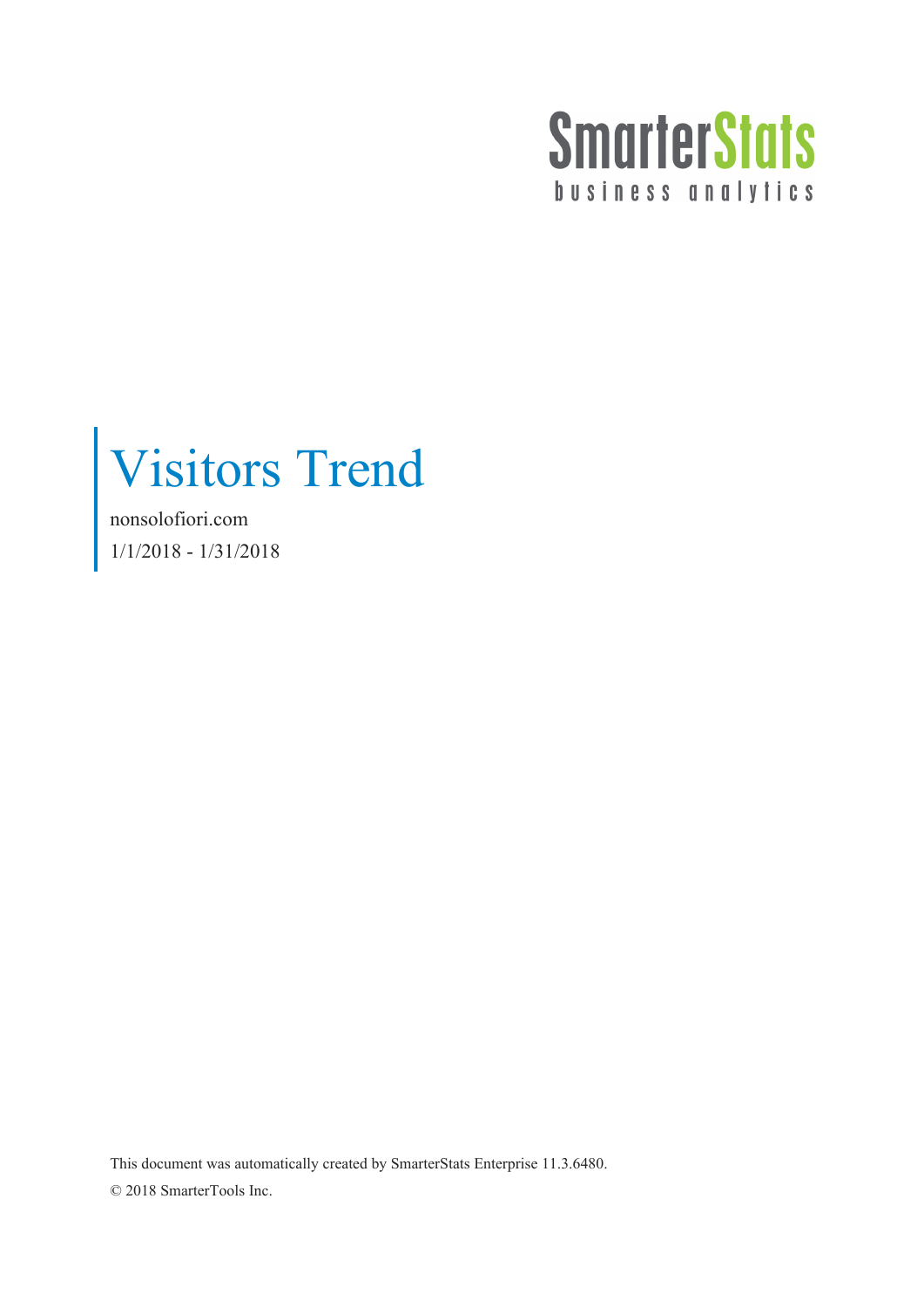### **Visitors Trend** 1/1/2018 - 1/31/2018 --- Visitors --- Unique Visits --- New Visits 25,000 20,000 15,000 10,000  $5,000$  $\overline{0}$ January, 2018

| Date          | <b>Visitors</b> | <b>Unique Visits</b> | <b>New Visits</b> | <b>Return Visits</b> |
|---------------|-----------------|----------------------|-------------------|----------------------|
| January, 2018 | 20.497          | 10.771               | 10.771            |                      |
| Total         | 20.497          | 10.771               | 10.771            |                      |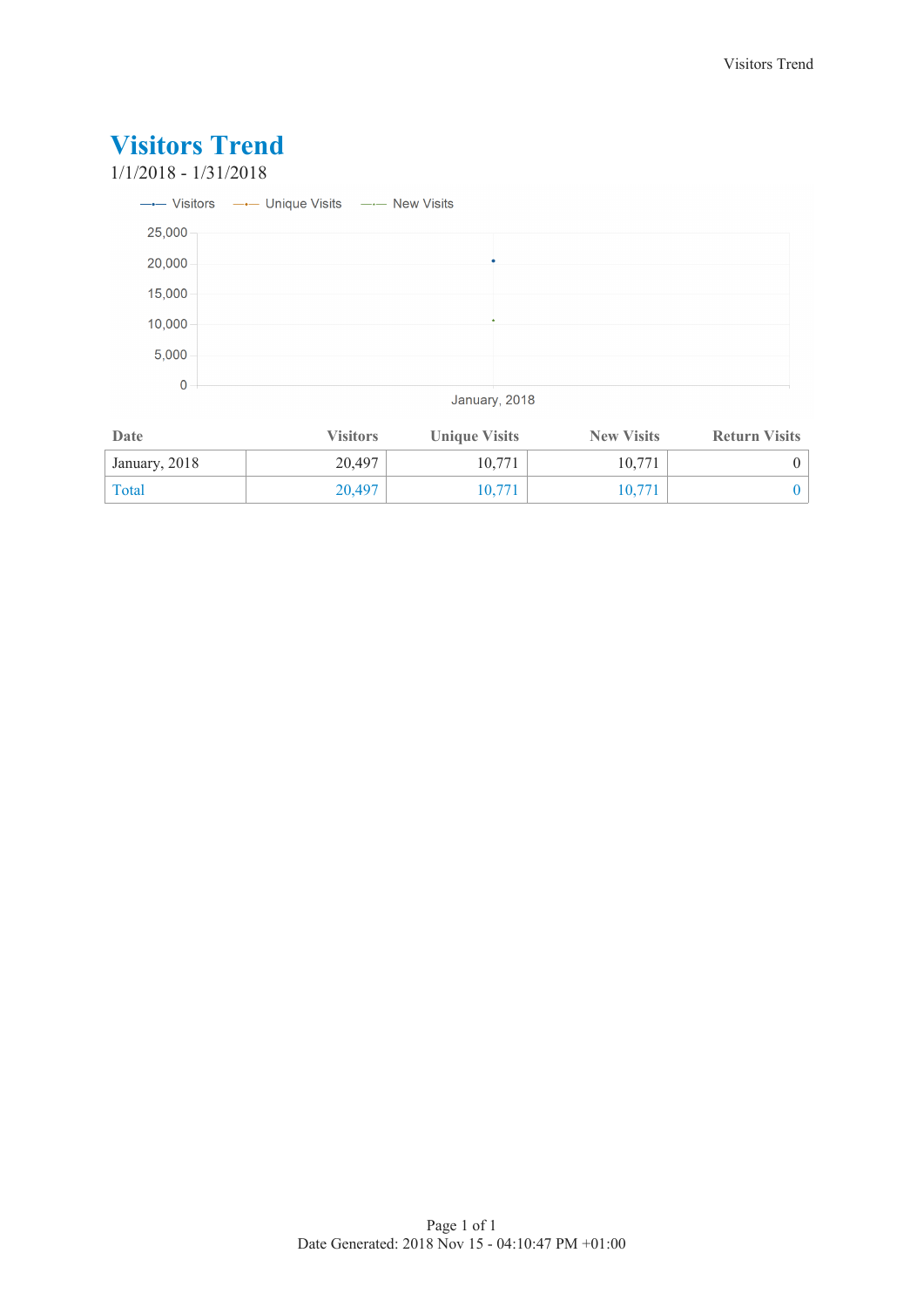

Visitors Trend

nonsolofiori.com 2/1/2018 - 2/28/2018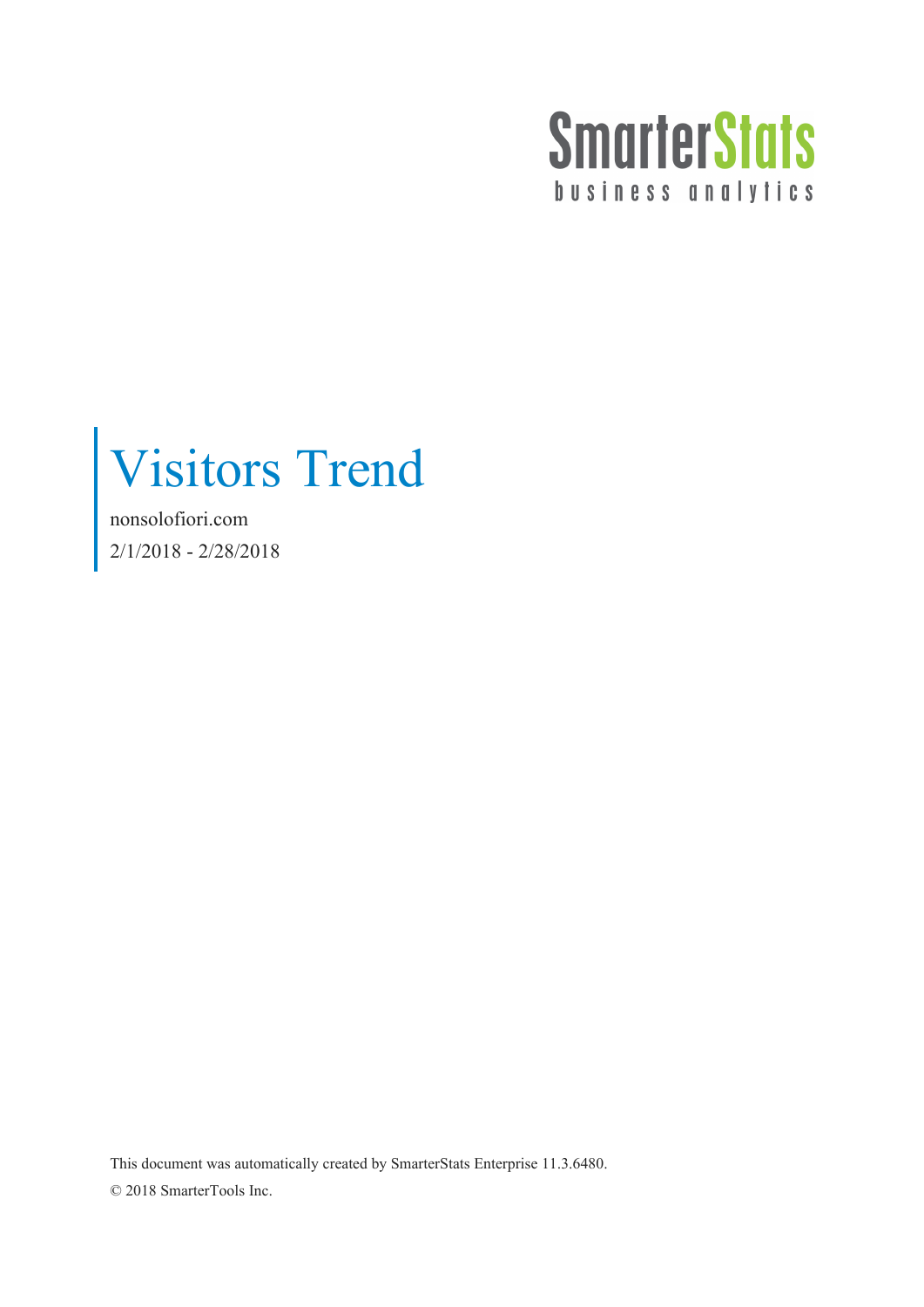

| Date           | <b>Visitors</b> | <b>Unique Visits</b> | <b>New Visits</b> | <b>Return Visits</b> |
|----------------|-----------------|----------------------|-------------------|----------------------|
| February, 2018 | 20,844          | 11,617               | 11.617            |                      |
| Total          | 20.844          | 1,617                | 1.617             |                      |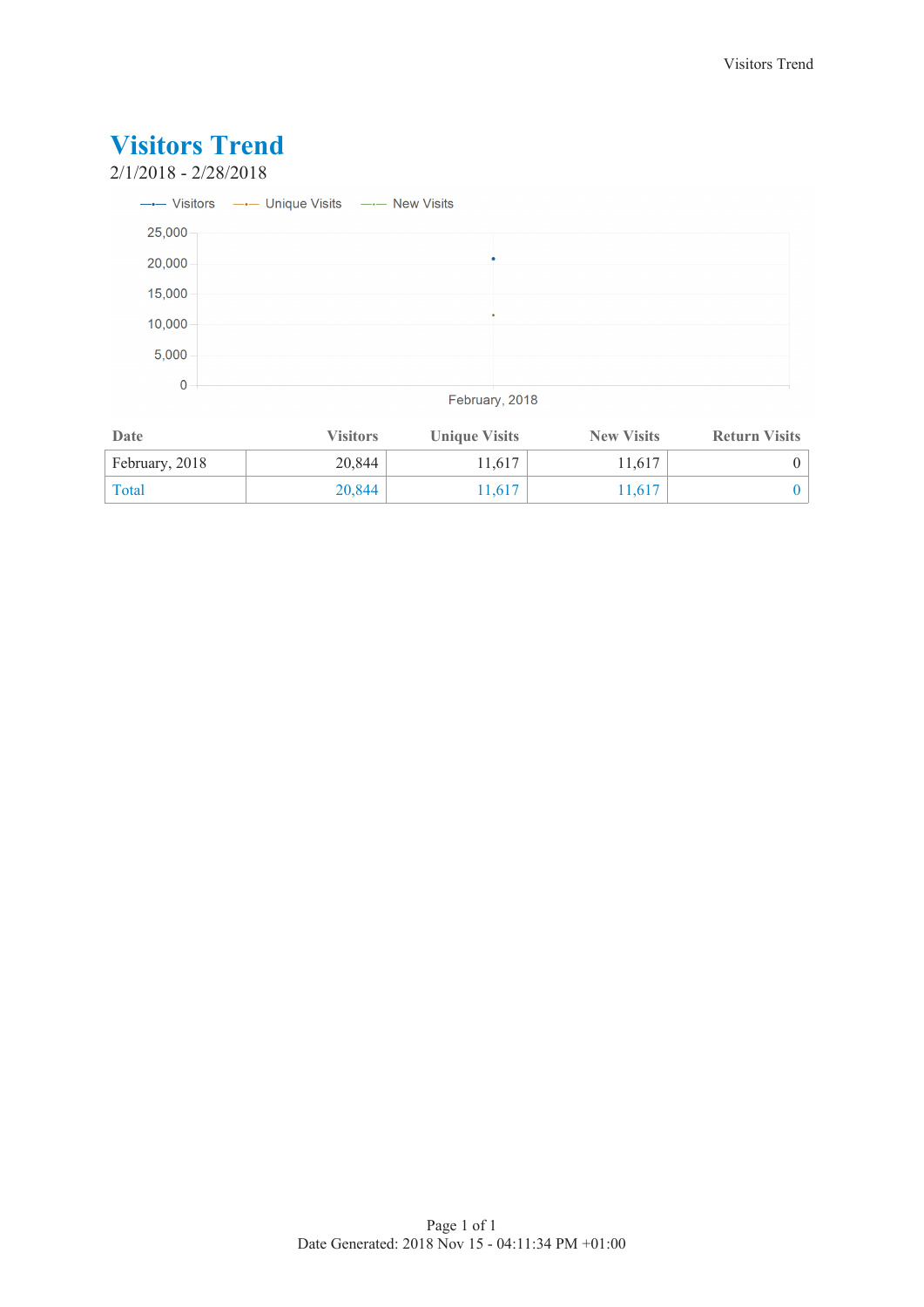

Visitors Trend

nonsolofiori.com 3/1/2018 - 3/31/2018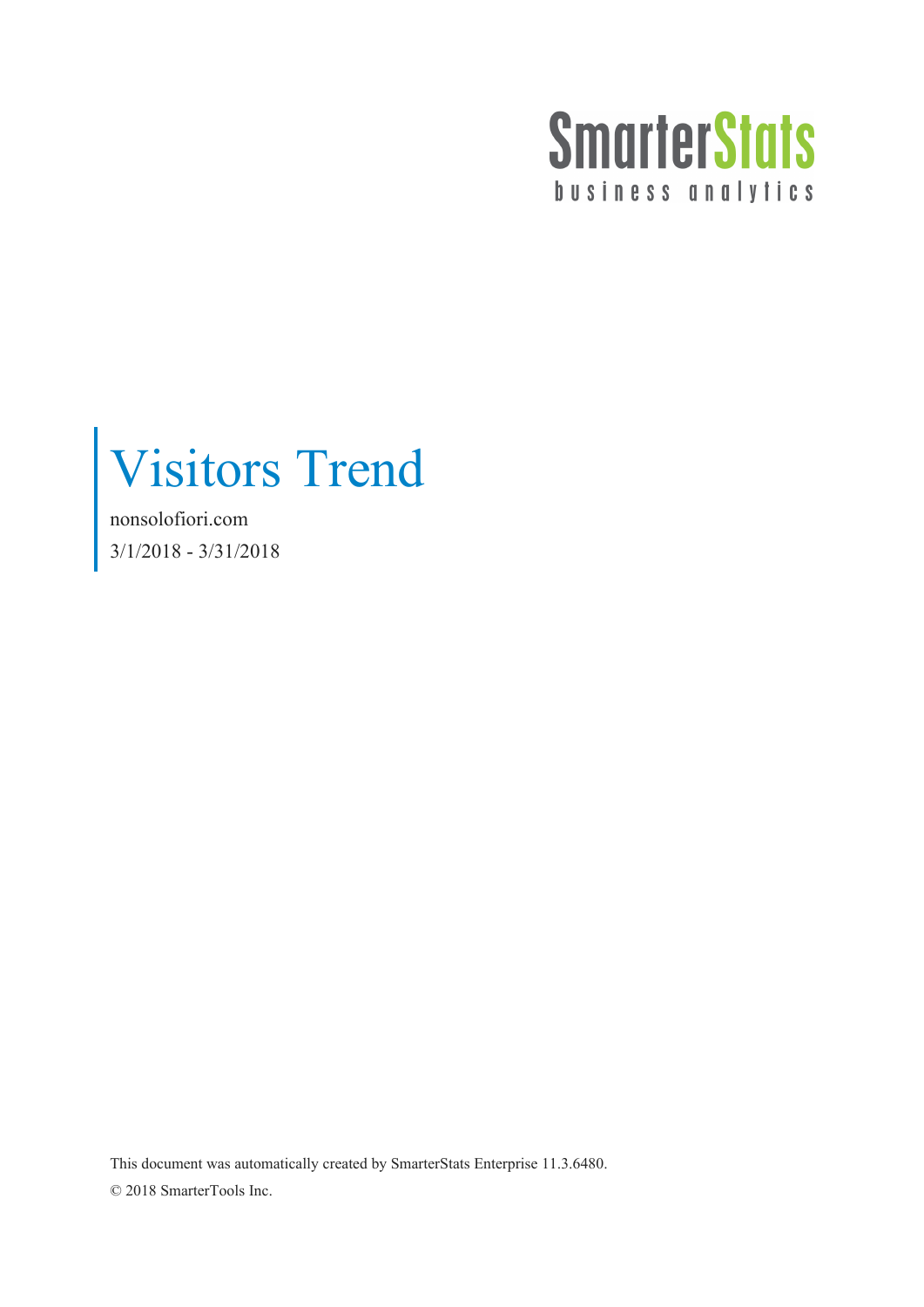### **Visitors Trend** 3/1/2018 - 3/31/2018 --- Visitors --- Unique Visits --- New Visits 25,000  $\ddot{\phantom{0}}$ 20,000 15,000 10,000  $5,000$  $\overline{0}$ March, 2018

| Date        | <b>Visitors</b> | <b>Unique Visits</b> | <b>New Visits</b> | <b>Return Visits</b> |
|-------------|-----------------|----------------------|-------------------|----------------------|
| March, 2018 | 22.912          | 12,727               | 12.727            |                      |
| Total       | 22,912          | 12,727               | 12.727            |                      |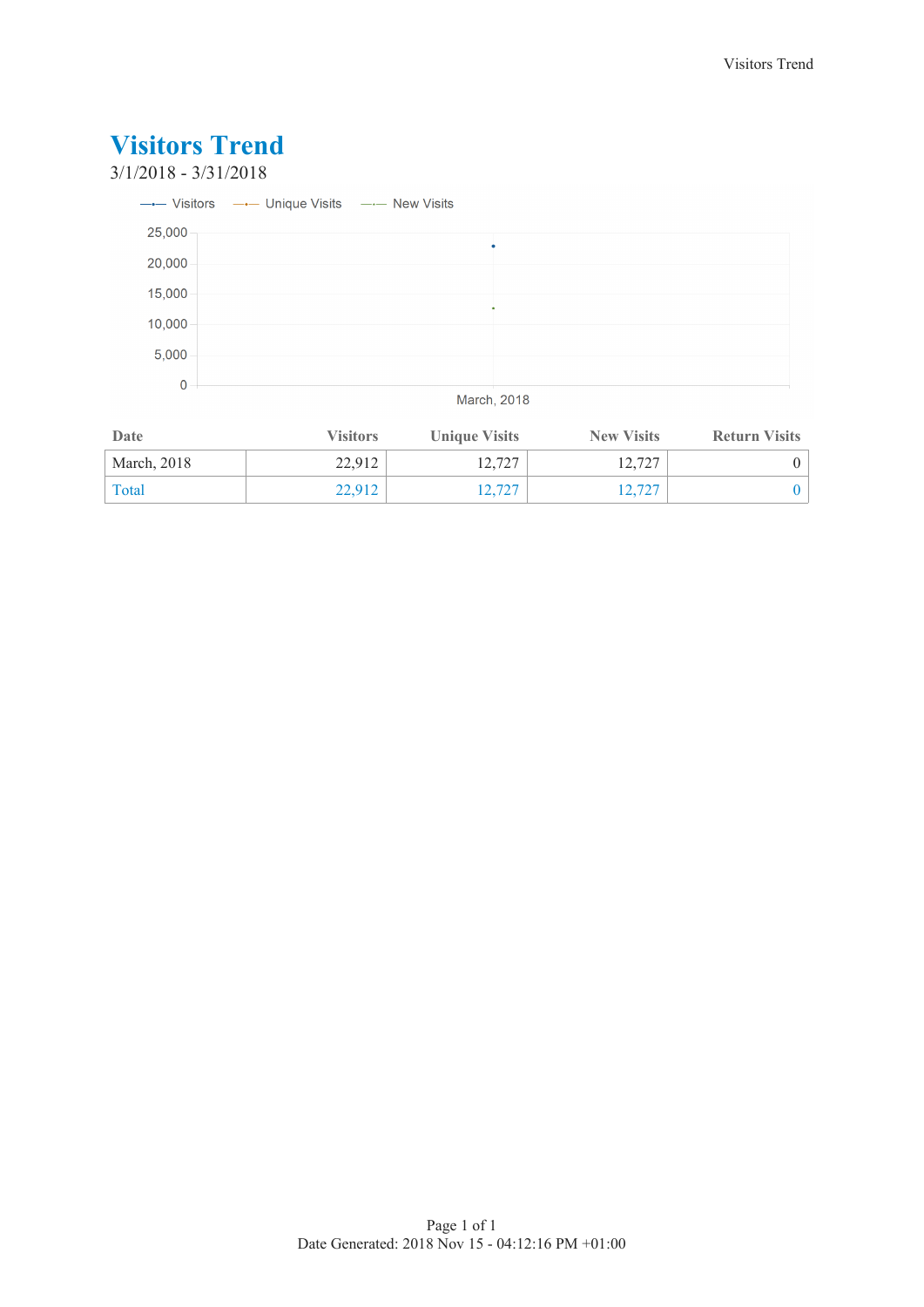

Visitors Trend

nonsolofiori.com 4/1/2018 - 4/30/2018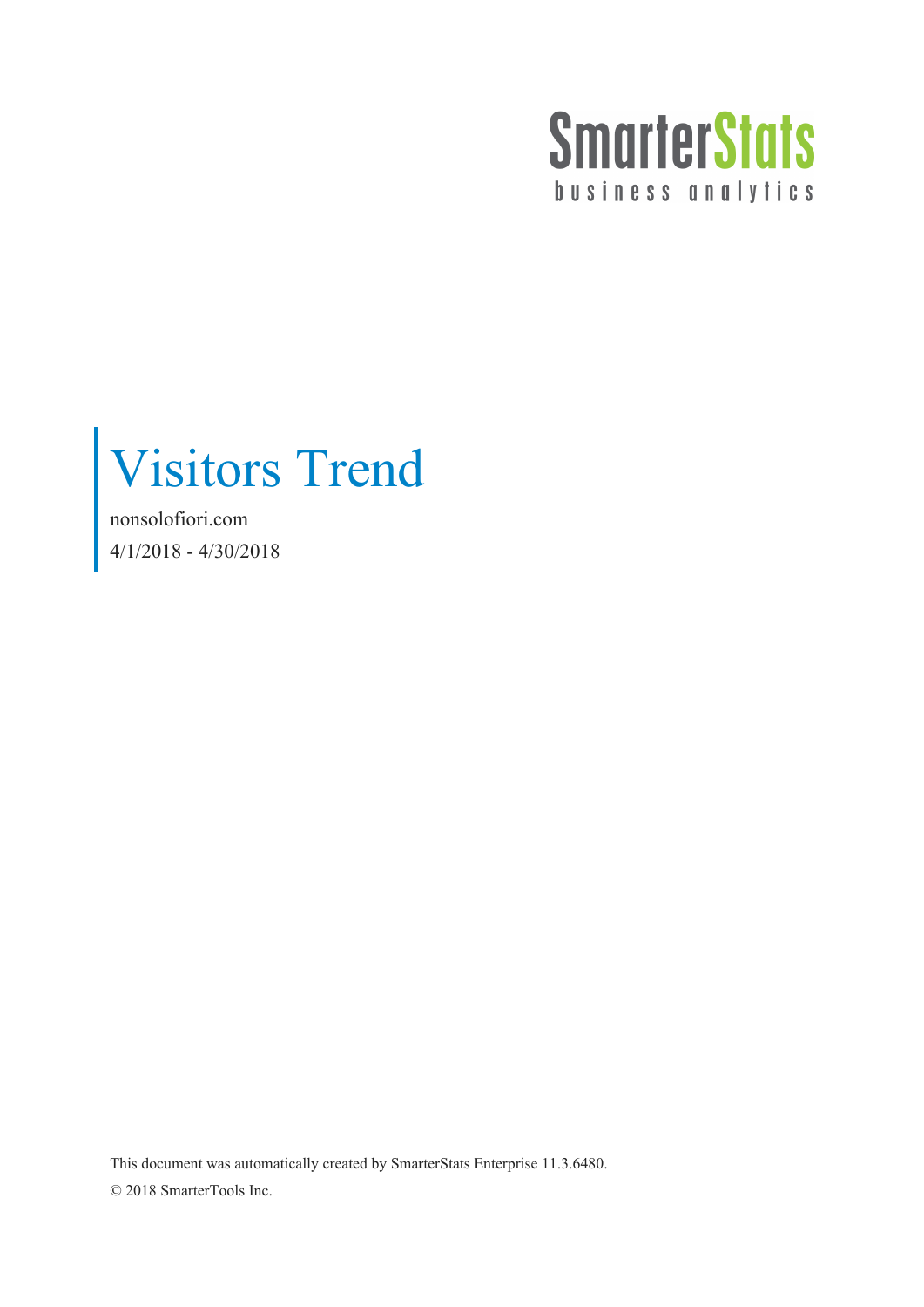### 4/1/2018 - 4/30/2018



| Date        | <b>Visitors</b> | <b>Unique Visits</b> | <b>New Visits</b> | <b>Return Visits</b> |
|-------------|-----------------|----------------------|-------------------|----------------------|
| April, 2018 | 16,885          | 9,615                | 9.615             |                      |
| Total       | 16,885          | 9,615                | 9.615             |                      |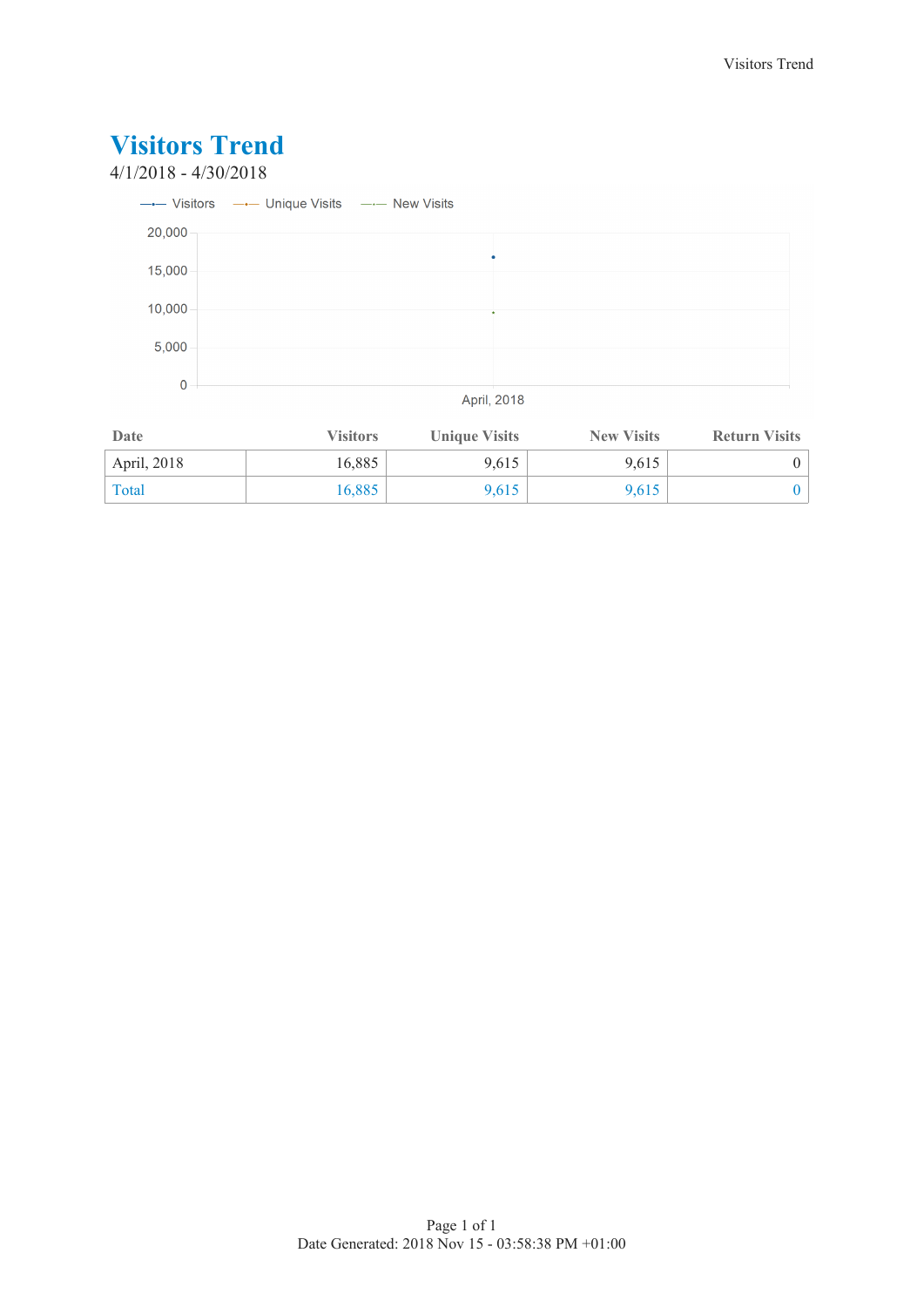

Visitors Trend

nonsolofiori.com 5/1/2018 - 5/31/2018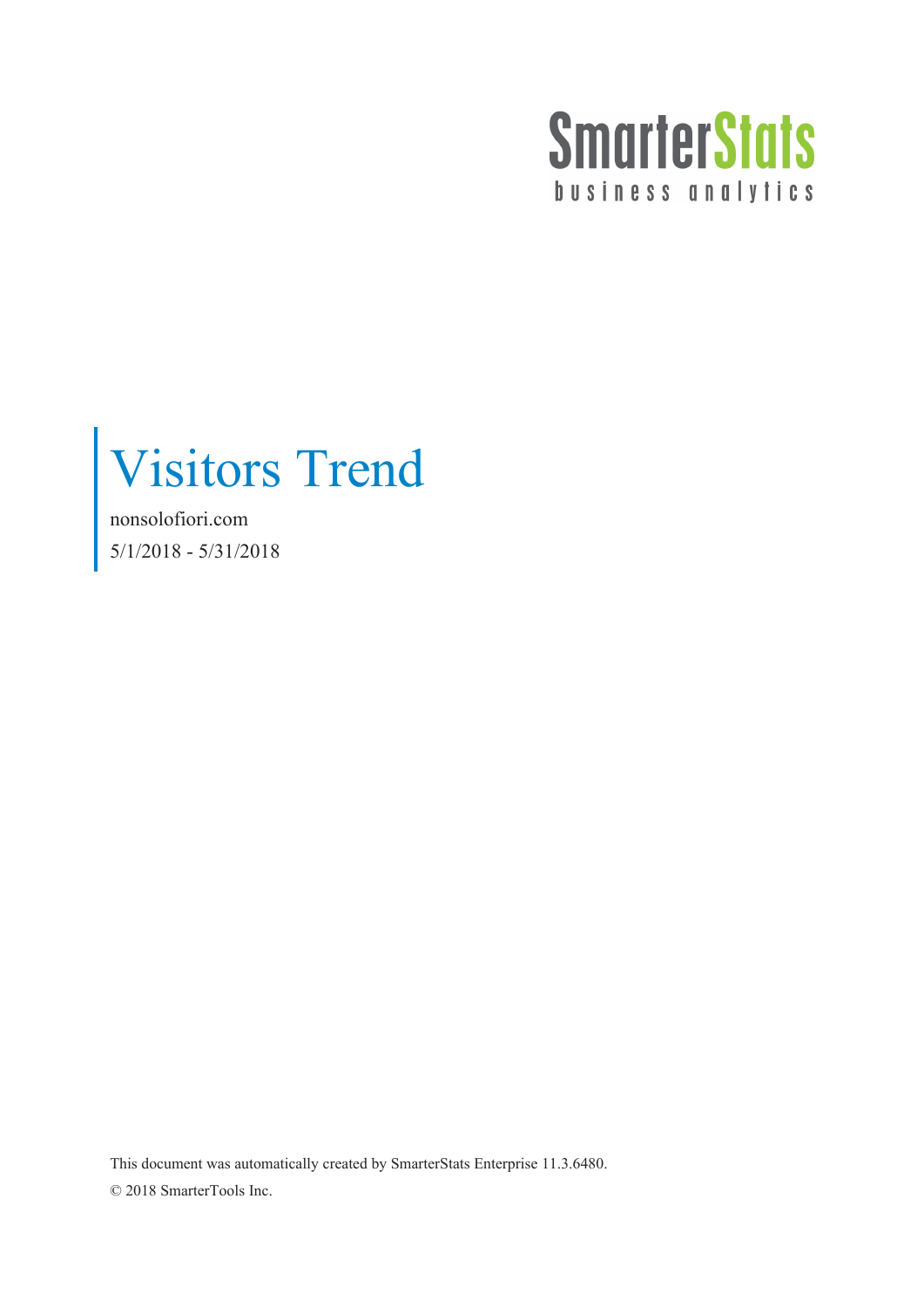

| Date      | <b>Visitors</b> | <b>Unique Visits</b> | <b>New Visits</b> | <b>Return Visits</b> |
|-----------|-----------------|----------------------|-------------------|----------------------|
| May, 2018 | 16,698          | 9,533                | 9,533             |                      |
| Total     | 16,698          | 9,533                | 9,533             |                      |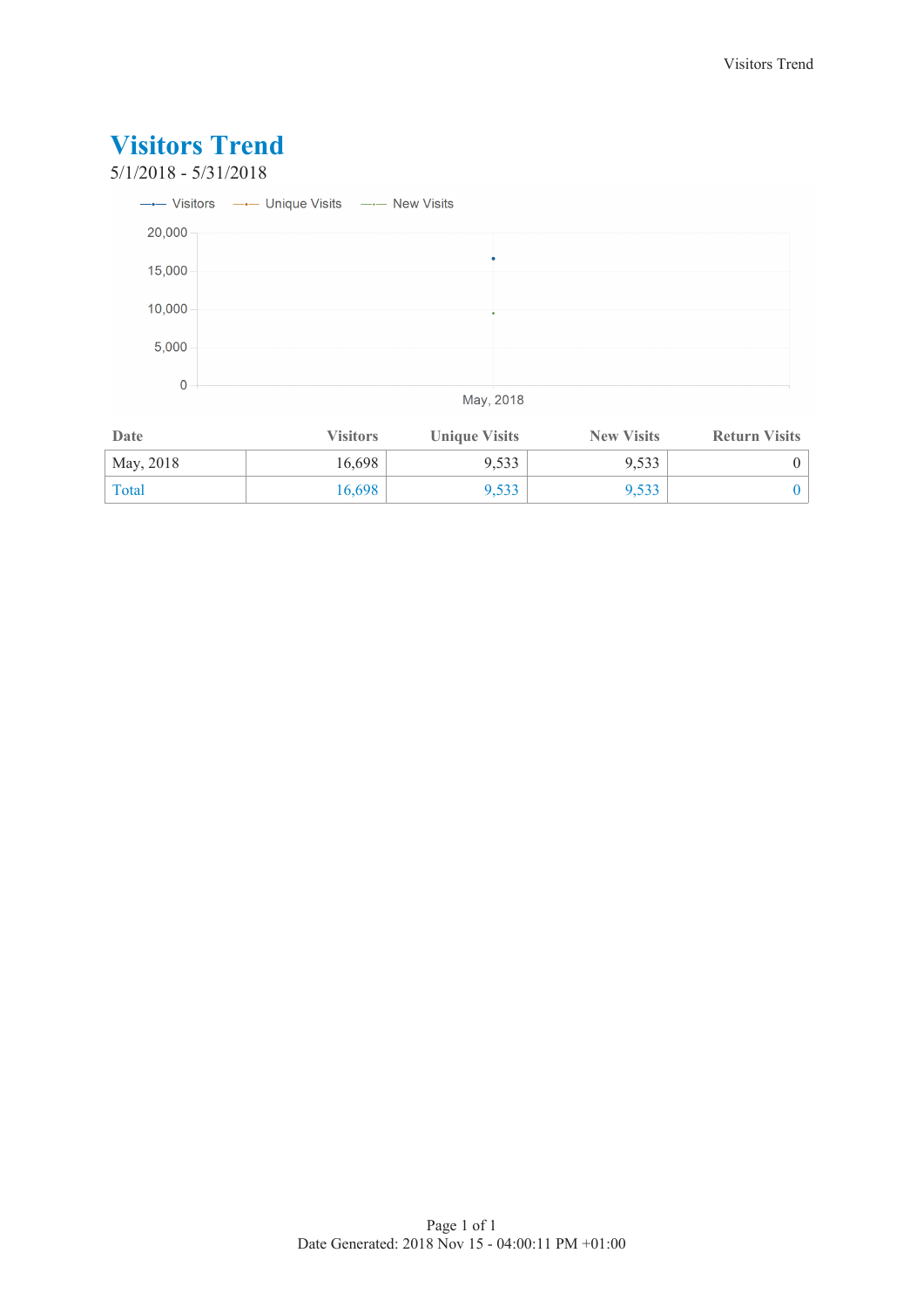

Visitors Trend

nonsolofiori.com 6/1/2018 - 6/30/2018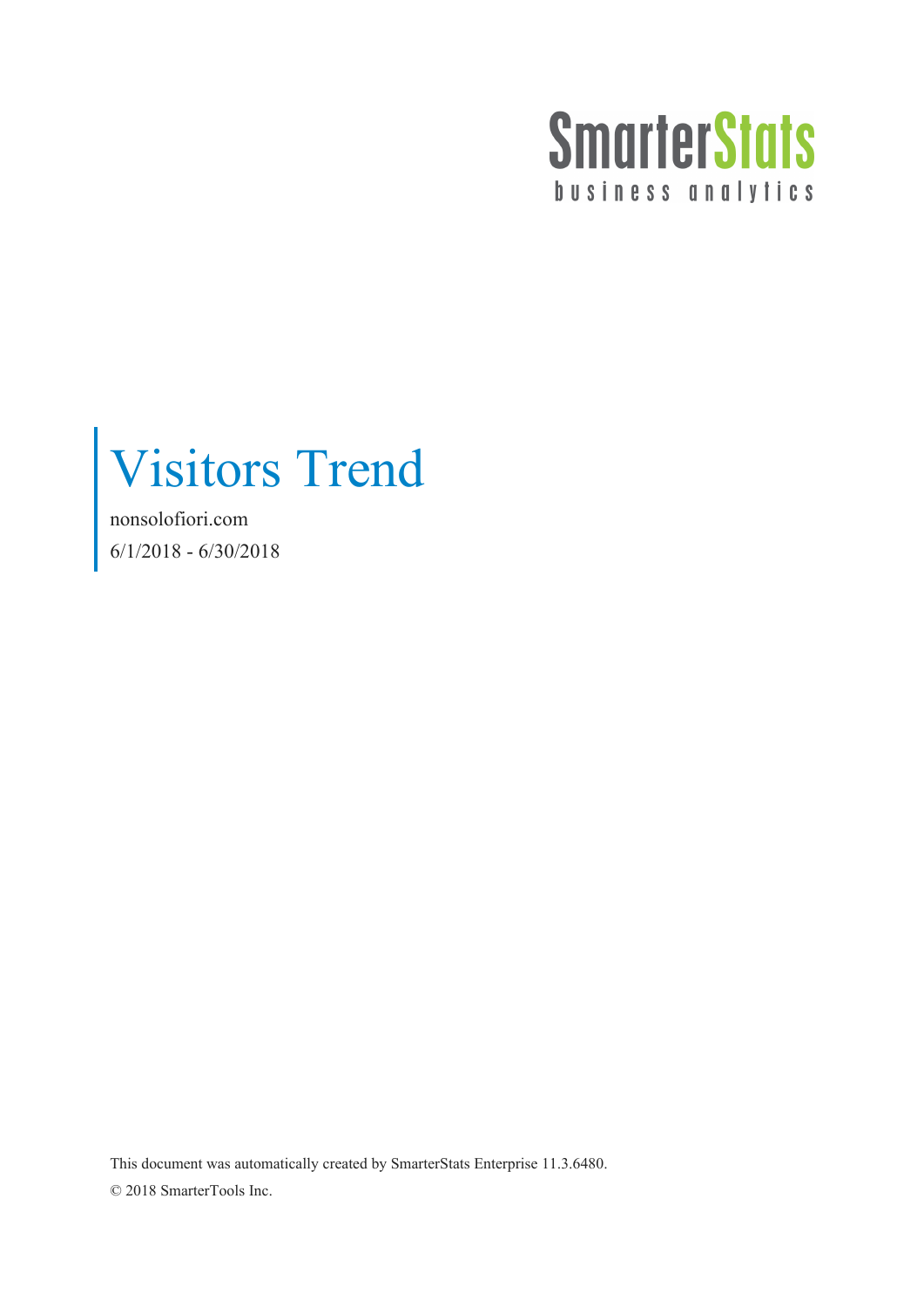### 6/1/2018 - 6/30/2018

|        | --- Visitors --- Unique Visits --- New Visits |  |  |
|--------|-----------------------------------------------|--|--|
| 14,000 |                                               |  |  |
| 12,000 |                                               |  |  |
| 10,000 |                                               |  |  |
| 8,000  |                                               |  |  |
| 6,000  |                                               |  |  |
| 4,000  |                                               |  |  |
| 2,000  |                                               |  |  |
| 0      |                                               |  |  |

June, 2018

| Date       | <b>Visitors</b> | <b>Unique Visits</b> | <b>New Visits</b> | <b>Return Visits</b> |
|------------|-----------------|----------------------|-------------------|----------------------|
| June, 2018 | 12.916          | 7,348                | 7.348             |                      |
| Total      | 12.916          | 7.348                | 7.348             |                      |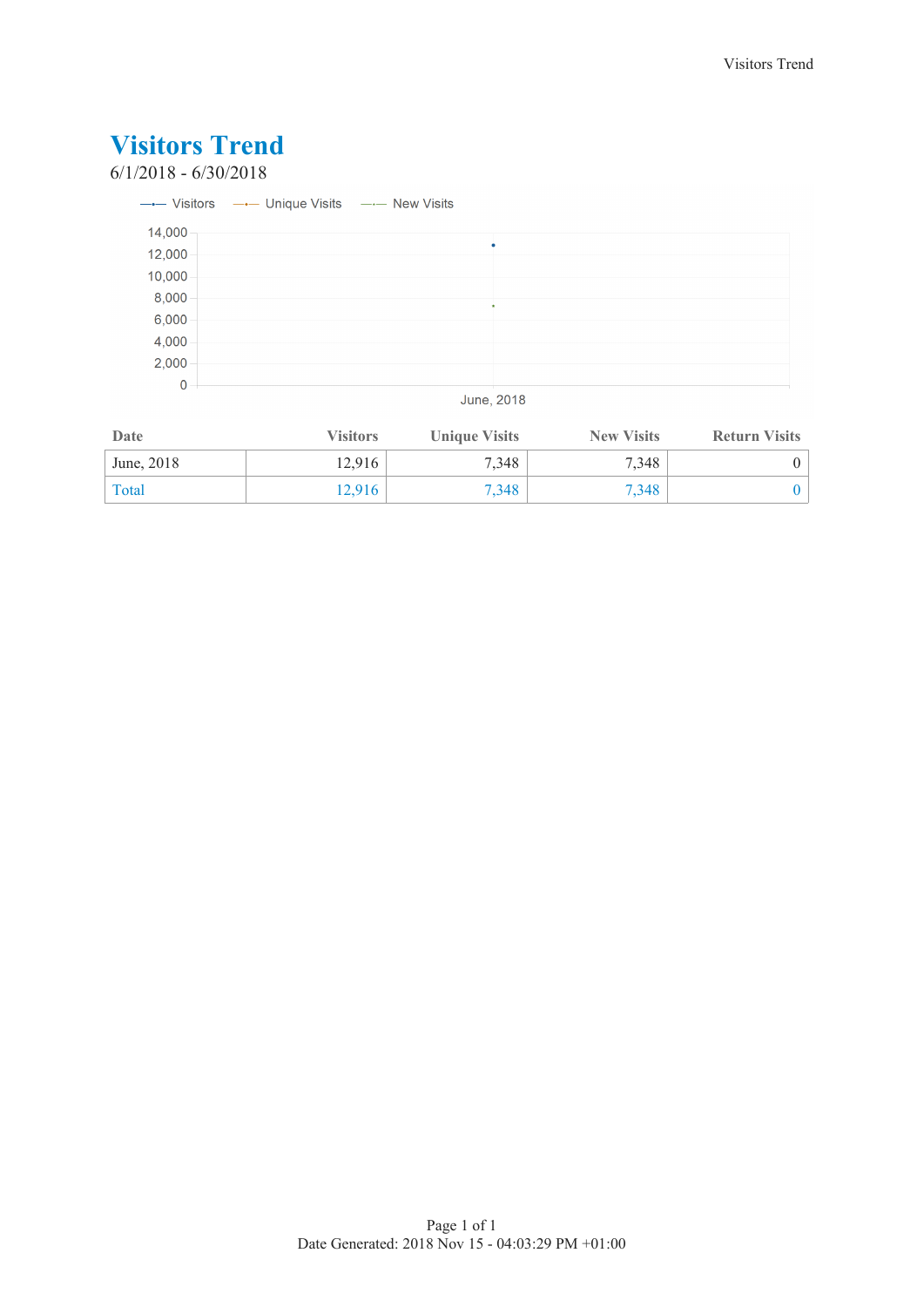

Visitors Trend

nonsolofiori.com 7/1/2018 - 7/31/2018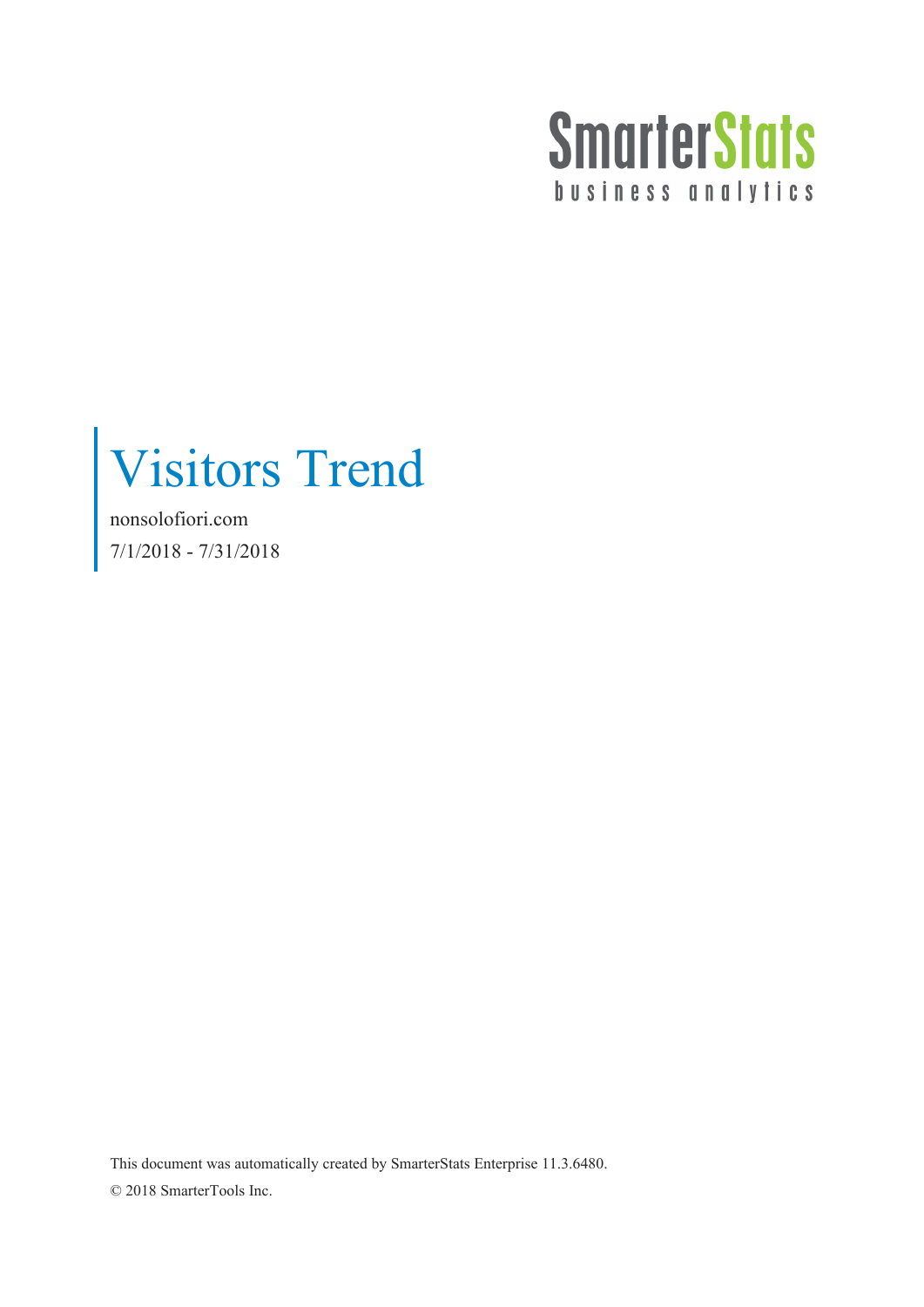### 7/1/2018 - 7/31/2018

|        | --- Visitors --- Unique Visits --- New Visits |   |
|--------|-----------------------------------------------|---|
| 12,000 |                                               | ٠ |
| 10,000 |                                               |   |
| 8,000  |                                               |   |
| 6,000  |                                               |   |
| 4,000  |                                               |   |
| 2,000  |                                               |   |
| 0      |                                               |   |

**July, 2018** 

| Date       | <b>Visitors</b> | <b>Unique Visits</b> | <b>New Visits</b> | <b>Return Visits</b> |
|------------|-----------------|----------------------|-------------------|----------------------|
| July, 2018 | 11.619          | 6,715                | 6.715             |                      |
| Total      | 1.619           | 6,715                | 6.715             |                      |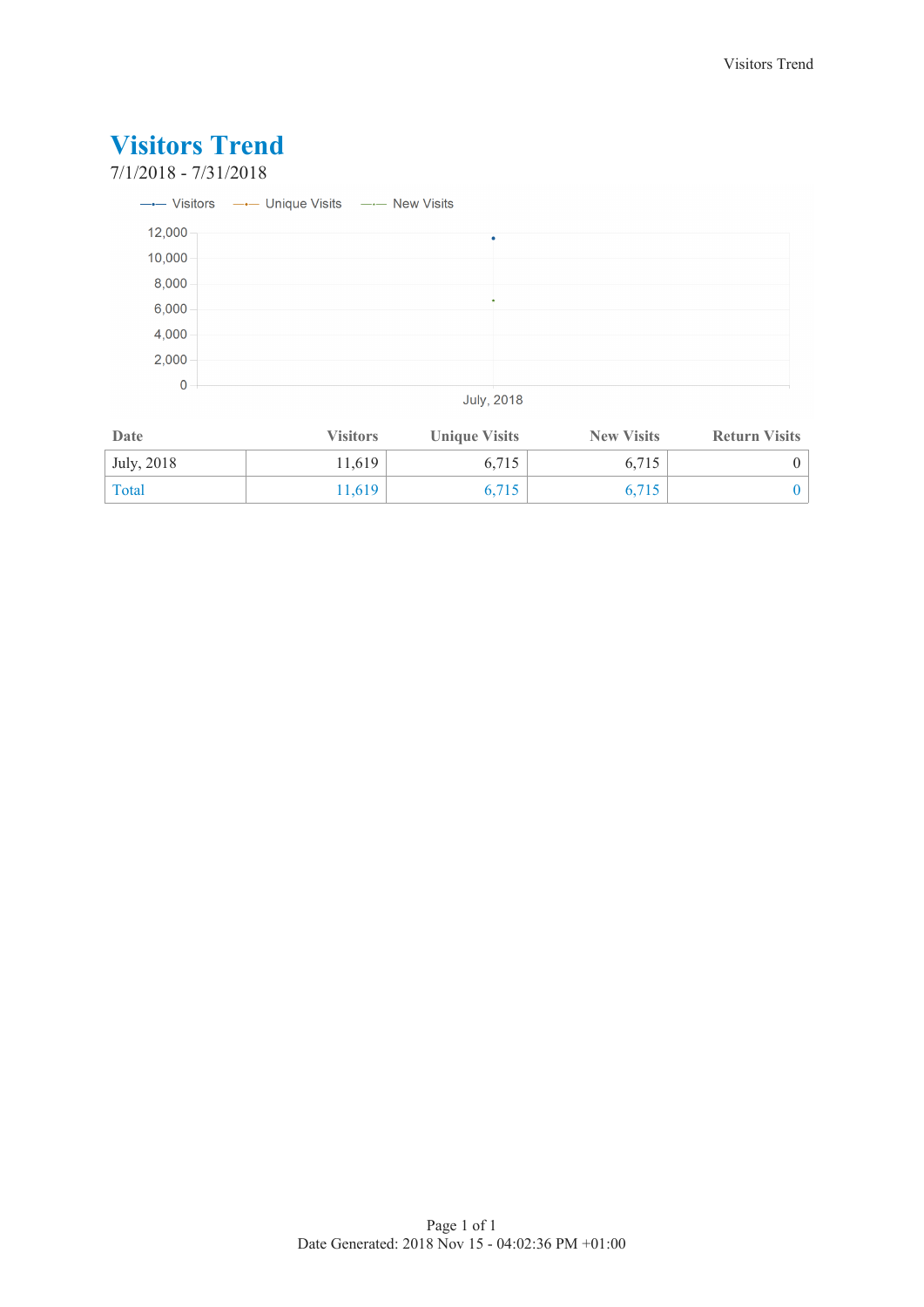

Visitors Trend

nonsolofiori.com 8/1/2018 - 8/31/2018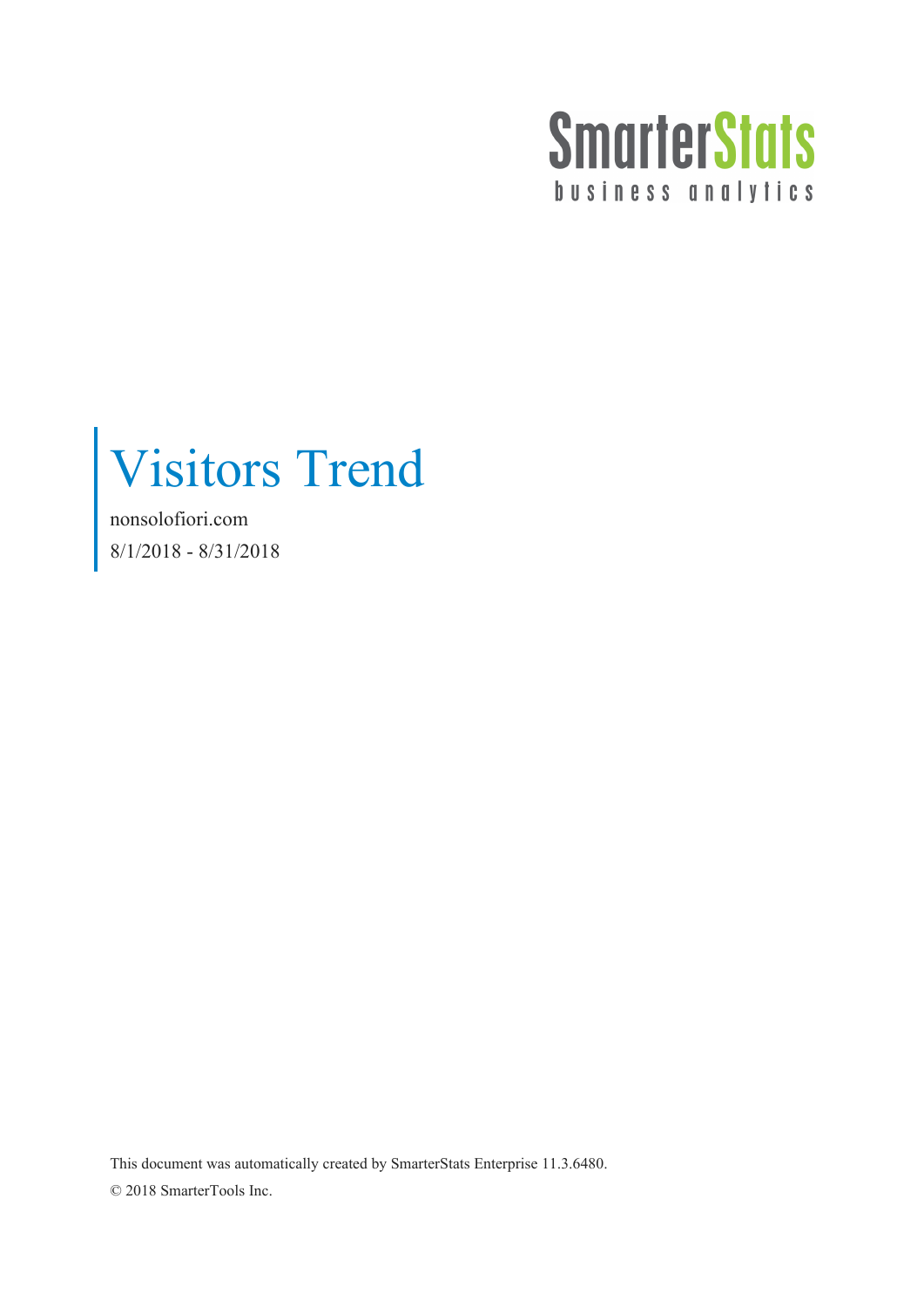### 8/1/2018 - 8/31/2018

|        | ---- Visitors --- Unique Visits --- New Visits |  |  |
|--------|------------------------------------------------|--|--|
| 12,000 |                                                |  |  |
| 10,000 |                                                |  |  |
| 8,000  |                                                |  |  |
| 6,000  |                                                |  |  |
| 4,000  |                                                |  |  |
| 2,000  |                                                |  |  |
| 0      |                                                |  |  |

**August, 2018** 

| Date                | <b>Visitors</b> | <b>Unique Visits</b> | <b>New Visits</b> | <b>Return Visits</b> |
|---------------------|-----------------|----------------------|-------------------|----------------------|
| <b>August, 2018</b> | 10.616          | 6,212                | 6,212             |                      |
| Total               | 10,616          | 6,212                | 6,212             |                      |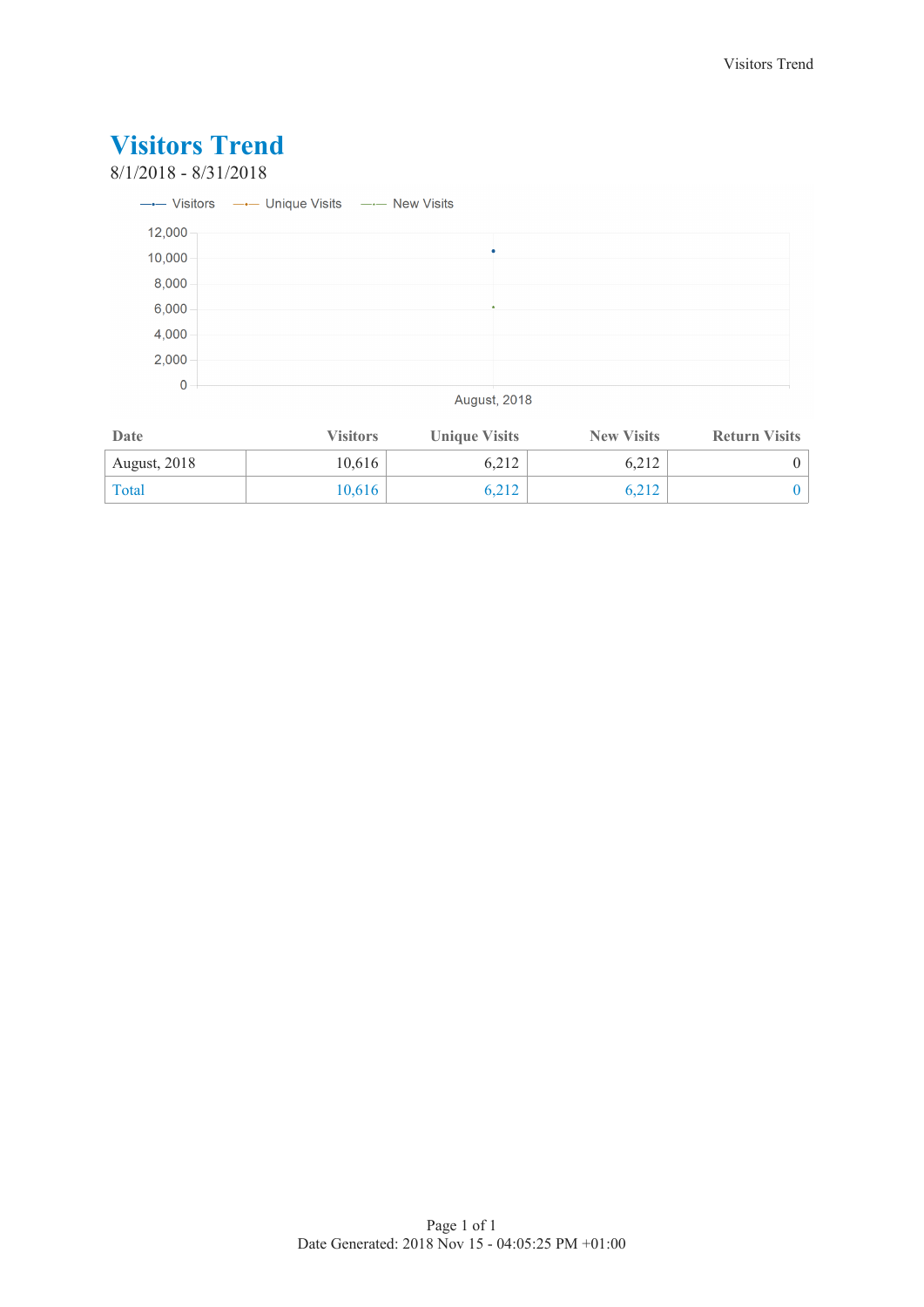

Visitors Trend

nonsolofiori.com 9/1/2018 - 9/30/2018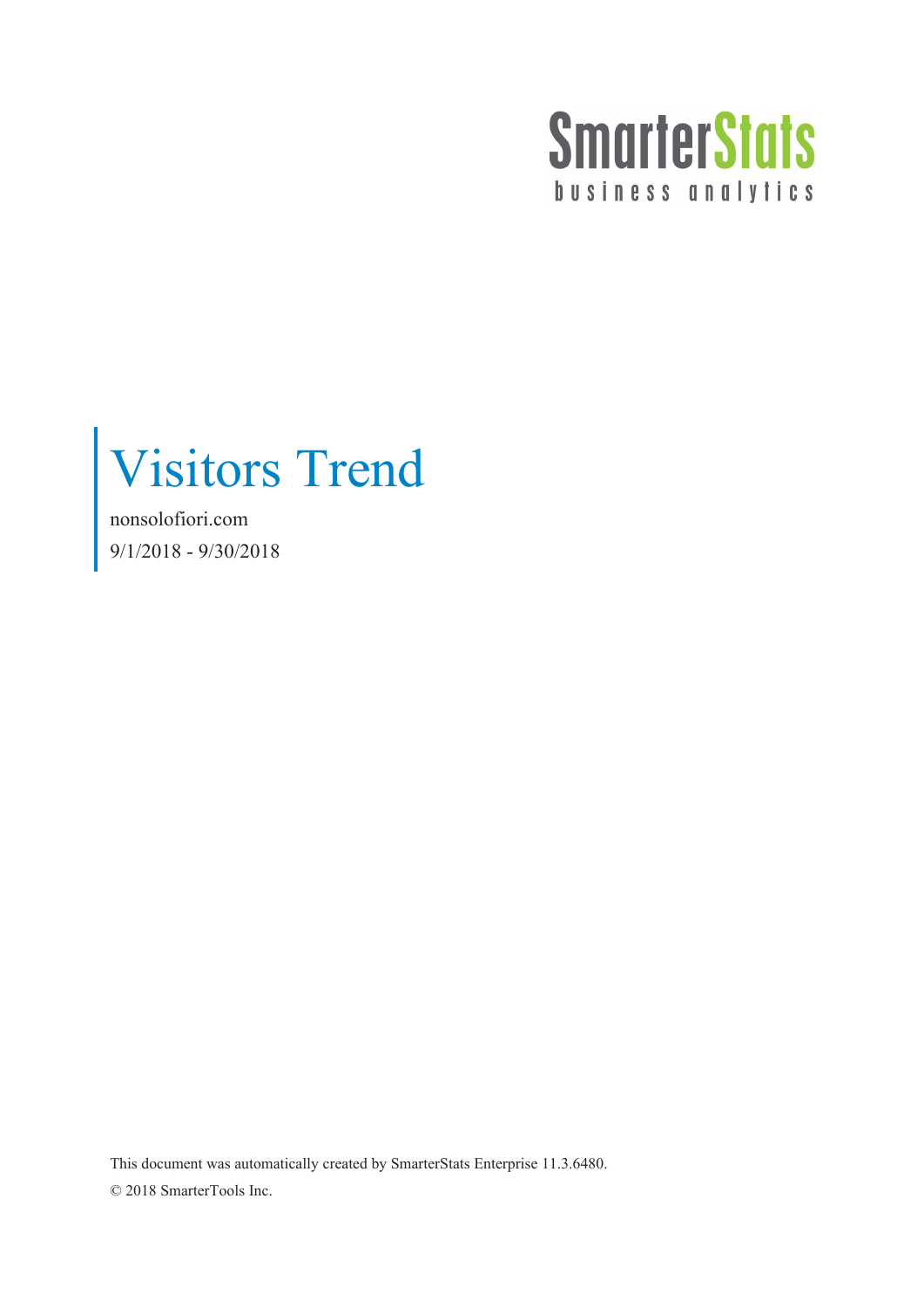### 9/1/2018 - 9/30/2018

|        | --- Visitors --- Unique Visits --- New Visits |  |
|--------|-----------------------------------------------|--|
| 14,000 |                                               |  |
| 12,000 |                                               |  |
| 10,000 |                                               |  |
| 8,000  |                                               |  |
| 6,000  |                                               |  |
| 4,000  |                                               |  |
| 2,000  |                                               |  |
| 0      |                                               |  |

#### September, 2018

| Date            | <b>Visitors</b> | <b>Unique Visits</b> | <b>New Visits</b> | <b>Return Visits</b> |
|-----------------|-----------------|----------------------|-------------------|----------------------|
| September, 2018 | 13,857          | 8,087                | 8.087             |                      |
| Total           | .3,857          | 8,087                | 8,087             |                      |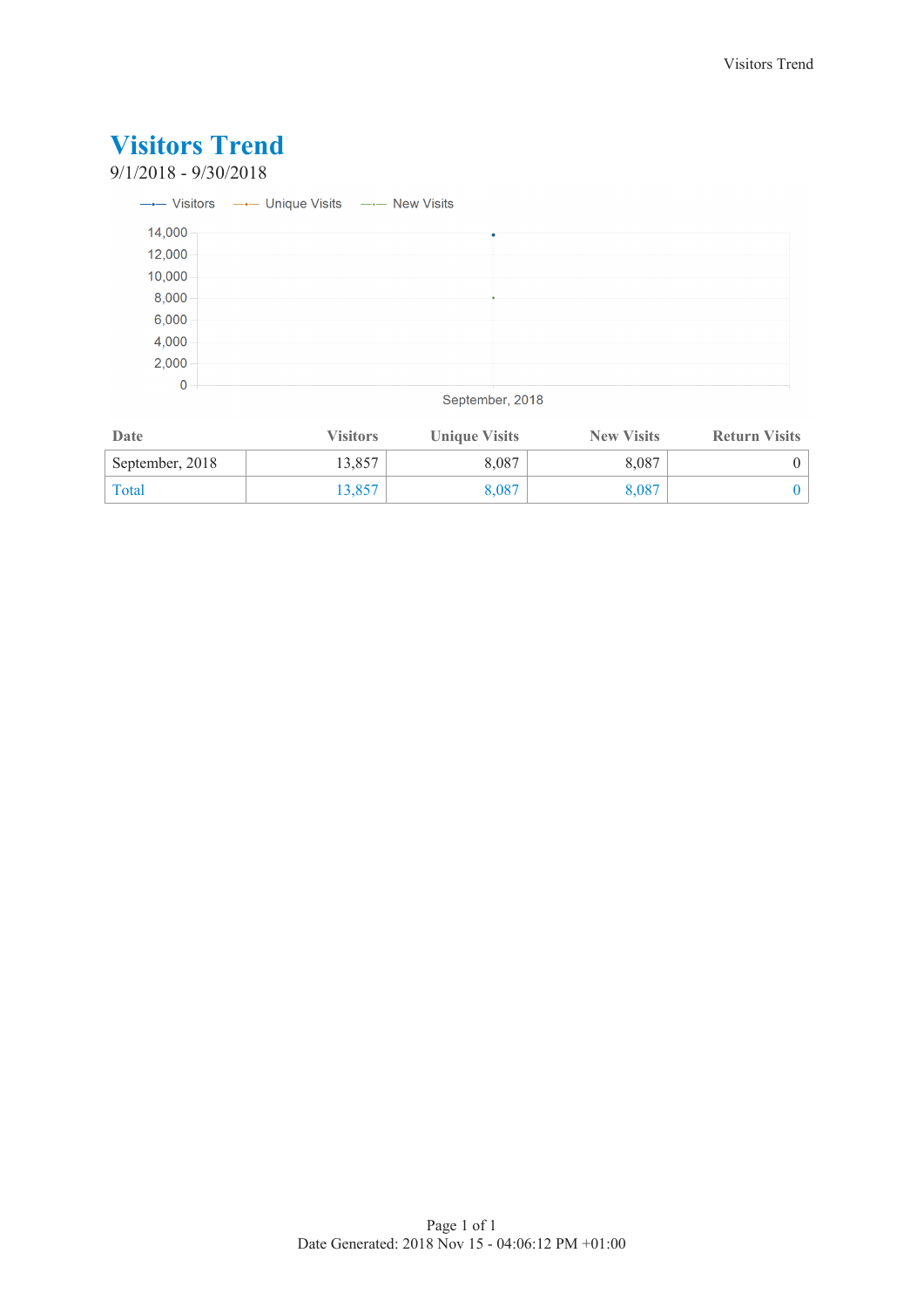

Visitors Trend

nonsolofiori.com 10/1/2018 - 10/31/2018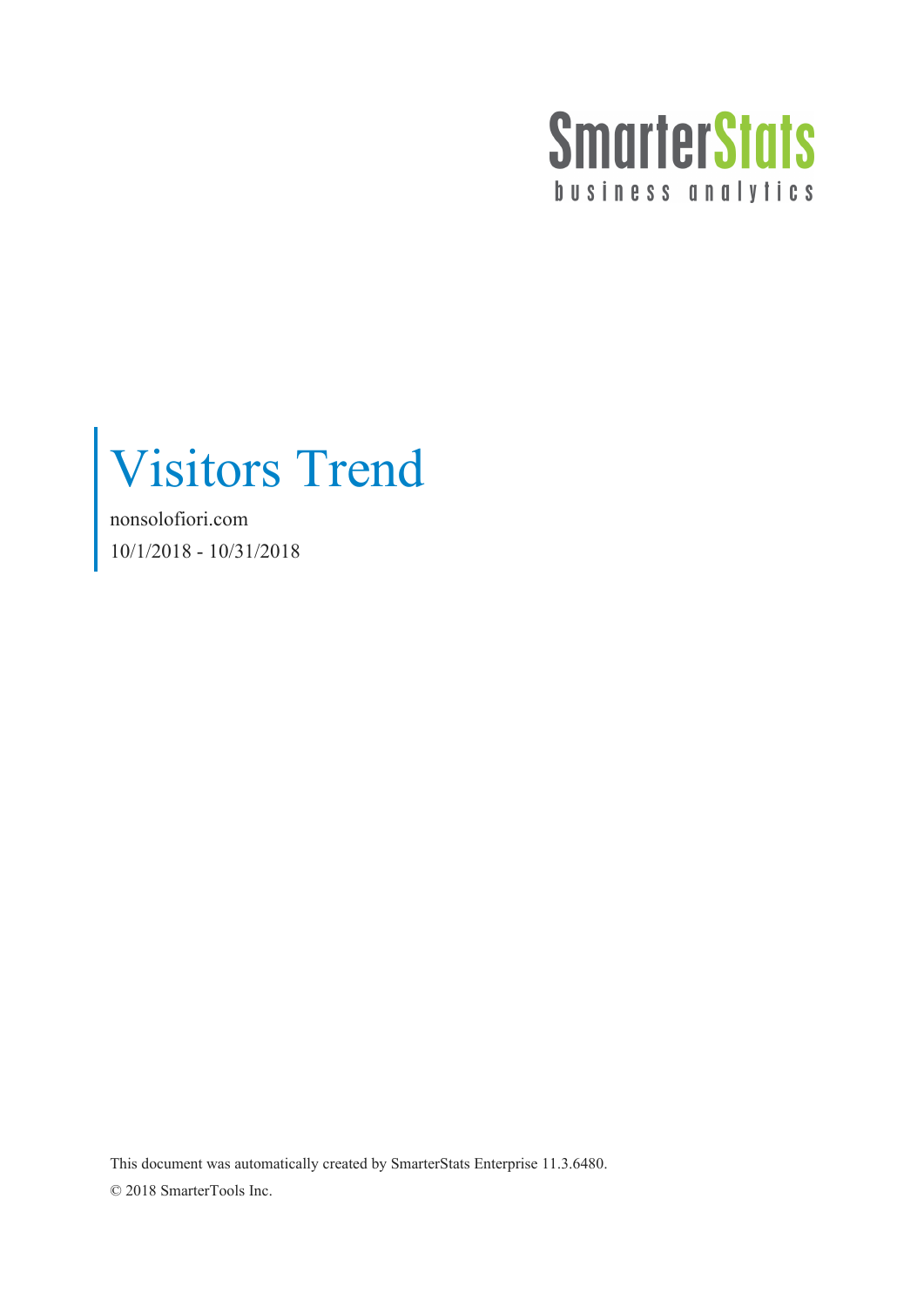10/1/2018 - 10/31/2018

|             | ---- Visitors --- Unique Visits --- New Visits |
|-------------|------------------------------------------------|
| 16,000      |                                                |
| 14,000      | ٠                                              |
| 12,000      |                                                |
| 10,000      |                                                |
| 8,000       |                                                |
| 6,000       |                                                |
| 4,000       |                                                |
| 2,000       |                                                |
| $\mathbf 0$ |                                                |

October, 2018

| Date          | <b>Visitors</b> | <b>Unique Visits</b> | <b>New Visits</b> | <b>Return Visits</b> |
|---------------|-----------------|----------------------|-------------------|----------------------|
| October, 2018 | 14.861          | 8,631                | 8.631             |                      |
| Total         | 14.861          | 8,631                | 8.631             |                      |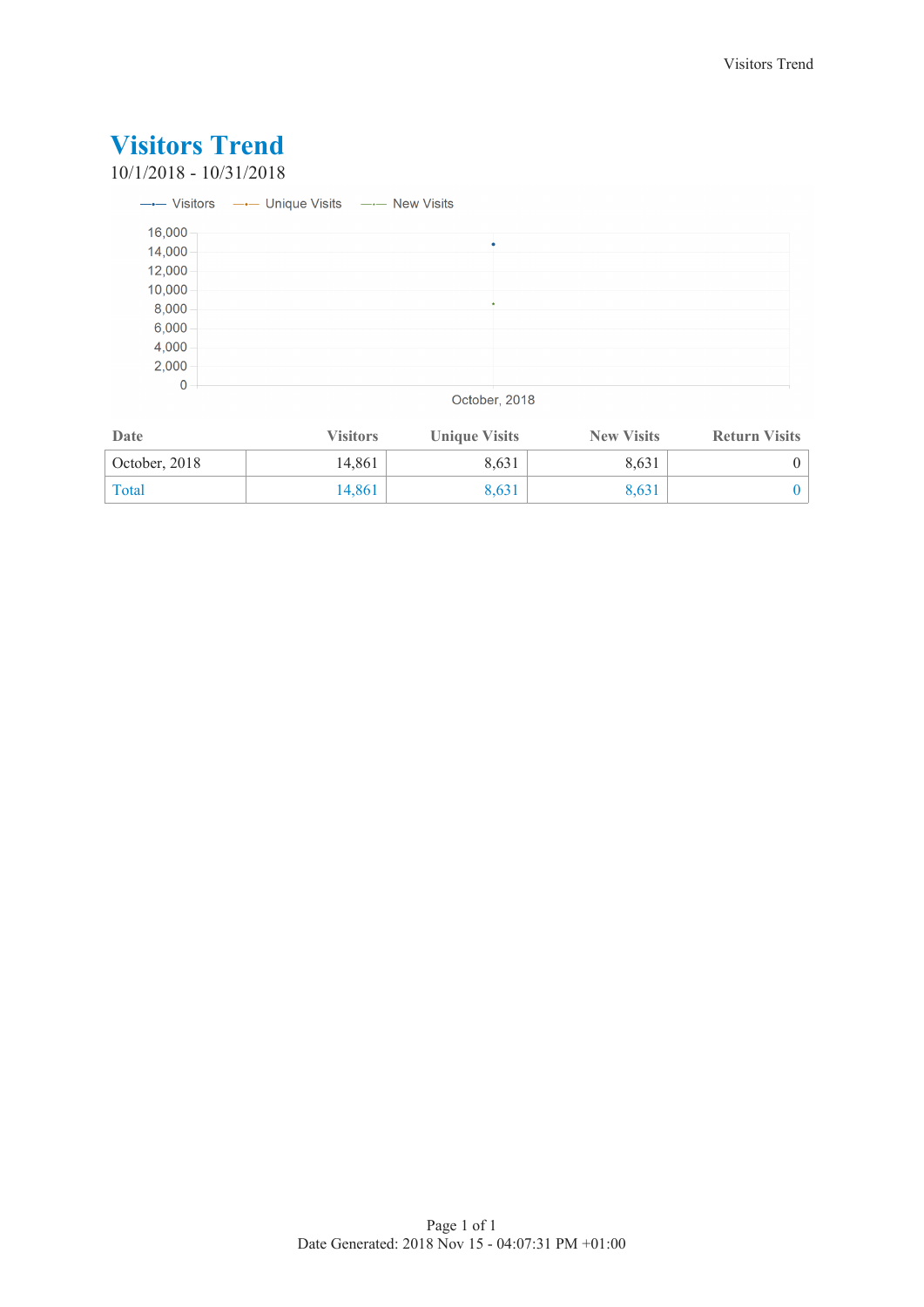

Visitors Trend

nonsolofiori.com 11/1/2018 - 11/30/2018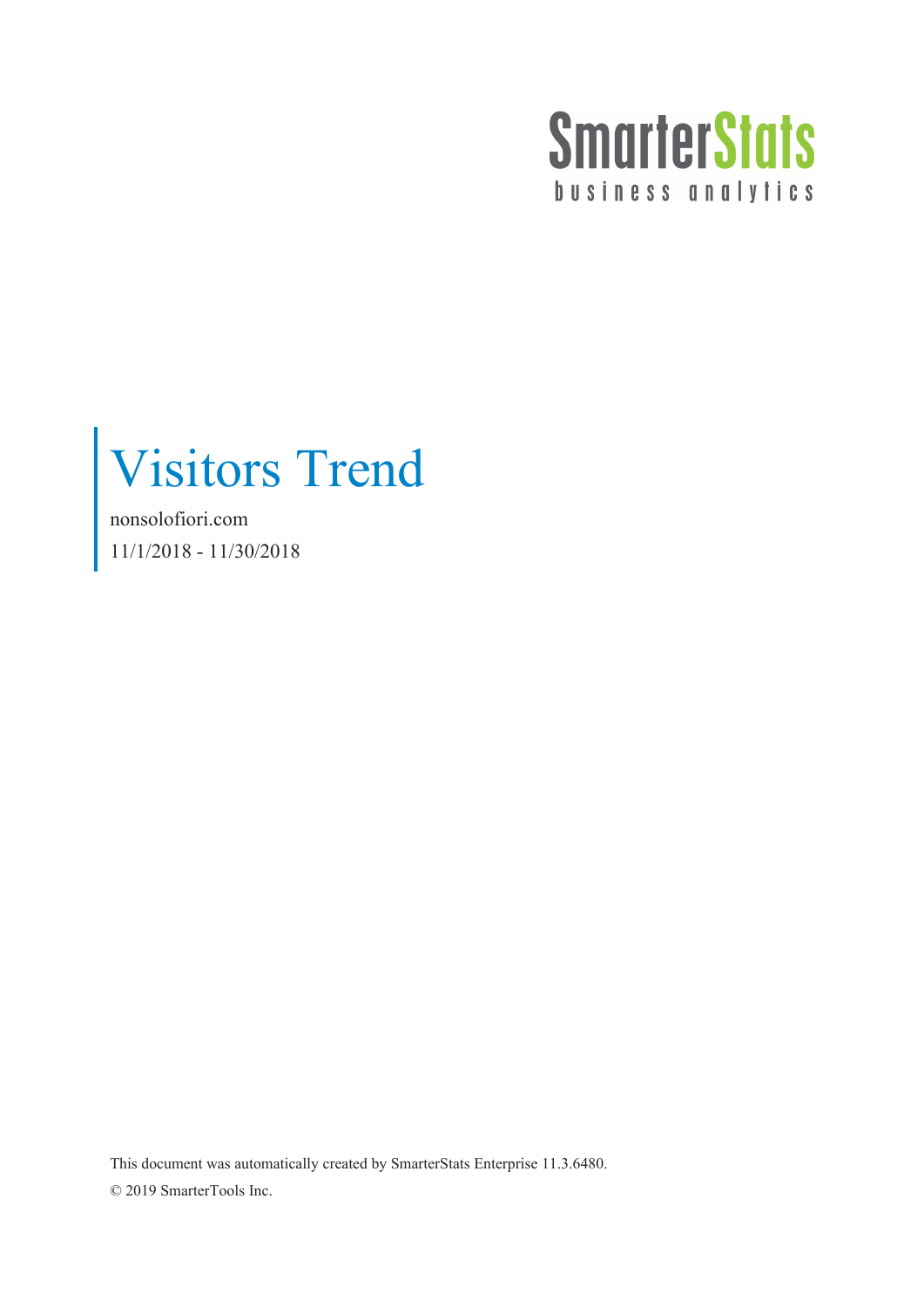11/1/2018 - 11/30/2018



November, 2018

| Date           | <b>Visitors</b> | <b>Unique Visits</b> | <b>New Visits</b> | <b>Return Visits</b> |
|----------------|-----------------|----------------------|-------------------|----------------------|
| November, 2018 | 19,757          | 10.771               | 10.771            |                      |
| Total          | 19.757          | 10.771               | 10.771            |                      |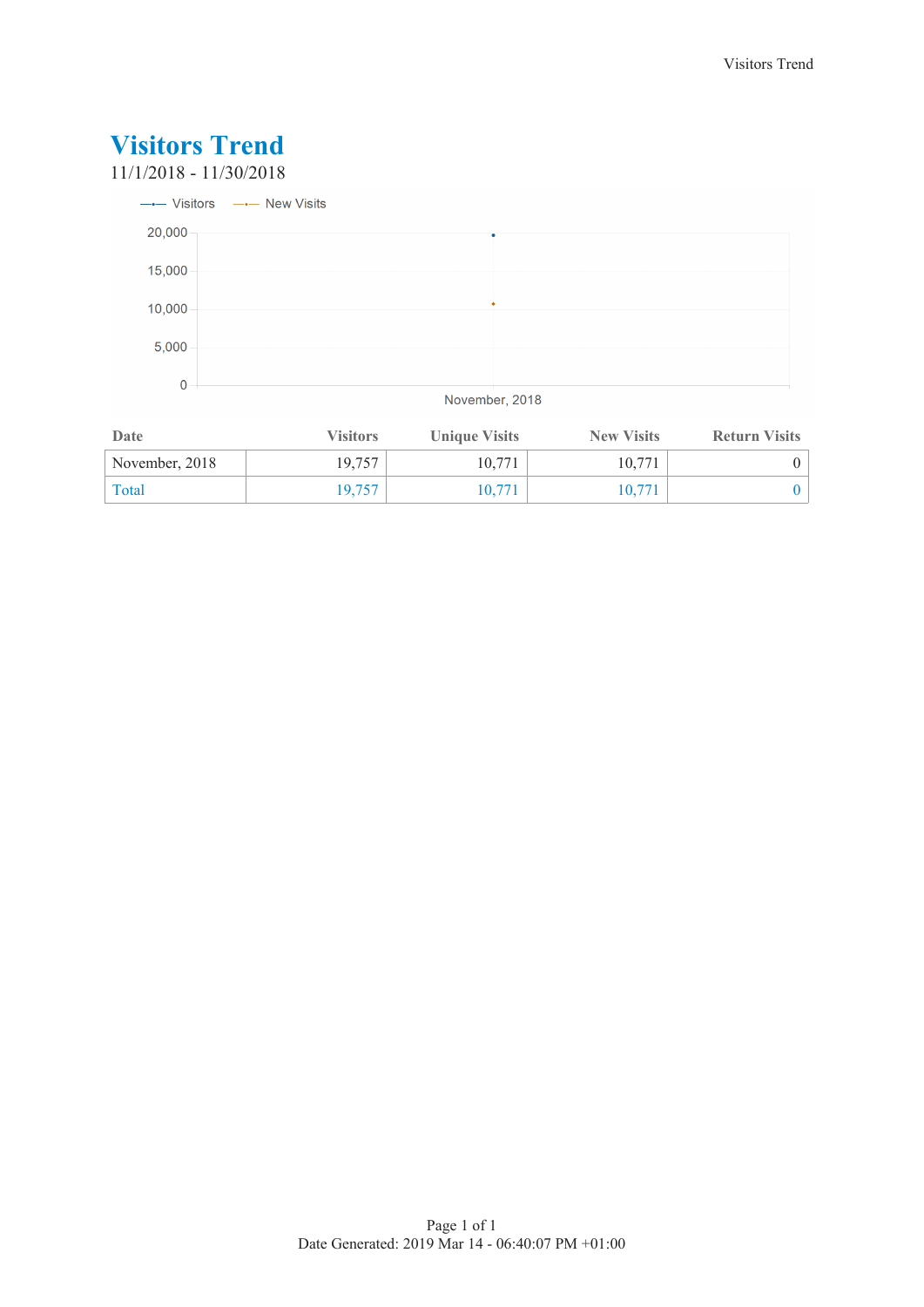

Visitors Trend

nonsolofiori.com 12/1/2018 - 12/31/2018